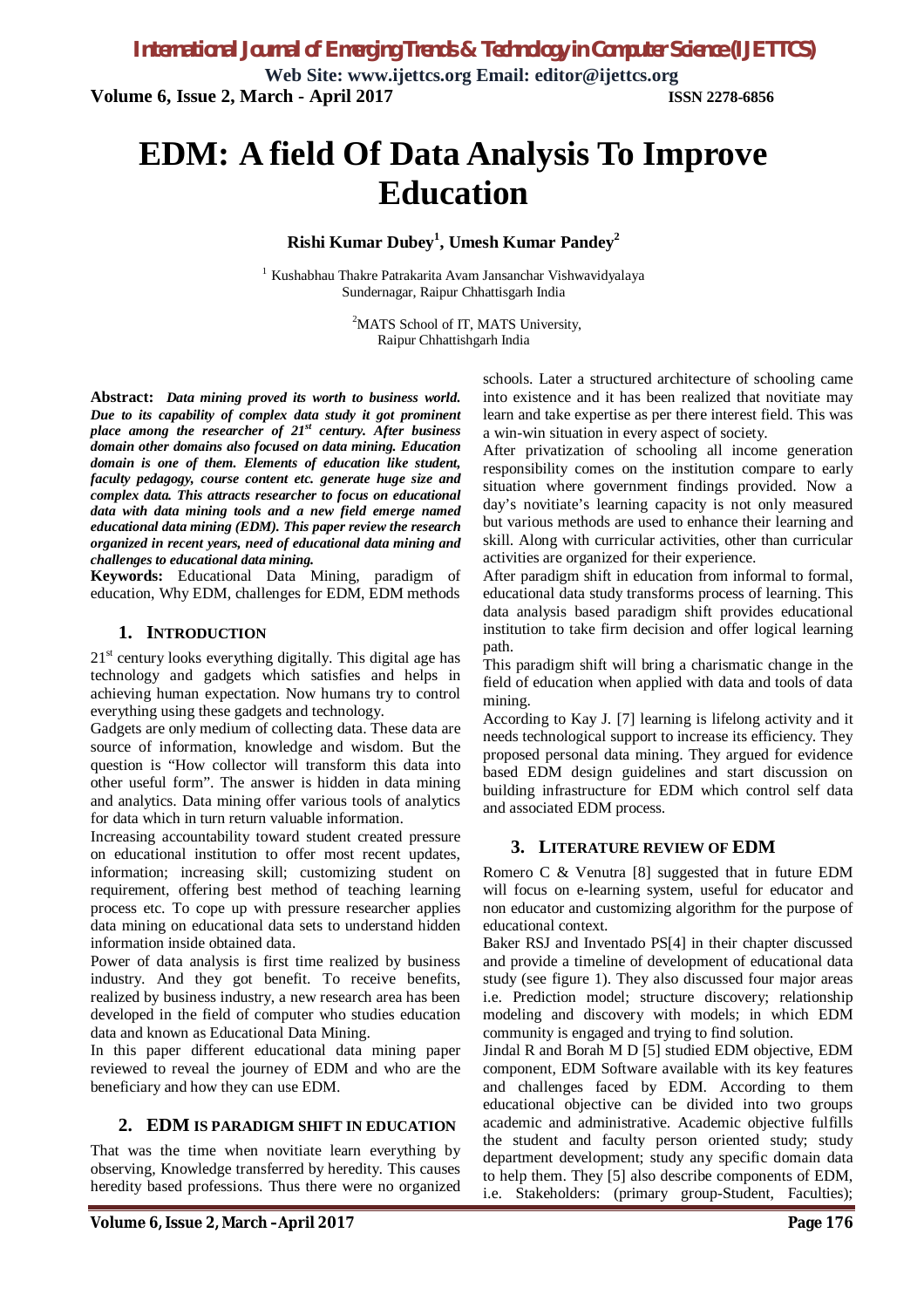**Web Site: www.ijettcs.org Email: editor@ijettcs.org**

#### **Volume 6, Issue 2, March - April 2017 ISSN 2278-6856**

(secondary group- Parents and alumni); Hybrid group- (Employers, Administrator/educational planner and experts); EDM Environment: Formal, Informal, Computer Supported environment-Collaborative learning, Adaptive Educational System, Learning Management System, Cognitive learning, recommender system, user modeling; Educational data: Offline data(traditional and modern classroom), Online data(Web logs, Email, Spreadsheet, text data, in detail.

Fatima D. et.al [2] research work focused on different data mining task and used technique for data analysis in the perspective of education and its future work. Paper identifies some field of study in educational data mining i.e. "predicting next item correctness", "inferring student knowledge", "Mastery learning assessment", Improving student model", "Speech Act classification", "Multiple Graphical Representation", "Dialogue act modeling". At the end they recommended "to create and continue strong collaboration across research, commercial and educational sectors.

| 1995                 | Corbett & Anderson paper on Bayesian Knowledge Tracing -- key<br>early algorithm that is still prominent today                                                                                  |
|----------------------|-------------------------------------------------------------------------------------------------------------------------------------------------------------------------------------------------|
| 2000<br>2001         | First EDM-related workshop<br>Zaiane theoretical paper on potential of EDM methods                                                                                                              |
| 2005<br>2006         | First workshop using term "educational data mining"<br>First published book on EDM: "Data mining in e-learning", Romero<br>& Ventura                                                            |
| 2008<br>2009         | First international conference on Educational Data Mining<br>Journal of EDM publishes first issue -- first issue has 189 citations<br>as of this writing (15.75 citations per article per year) |
| 2010                 | First handbook on EDM published, Romero, Ventura, Pechenizkiy,<br>& Baker                                                                                                                       |
| 2011<br>2011<br>2012 | First Learning Analytics and Knowledge conference held<br><b>IFDMS</b> founded<br>Sol AR founded                                                                                                |
| 2013                 | First learning analytics summer institute                                                                                                                                                       |
| 2022                 | All education research involves analytics and data mining                                                                                                                                       |

**Figure 1** Development of educational data analytics [4]

Saranya et al<sup>[11]</sup> organized study using Naïve Bayesian classification method for student ( job placement prognosis, academic performance, co curricular activity, extracurricular activity ) as well as management (job placement analysis, student intake prognosis) personal detail to provide review for their holistic performance improvement.

Osmanbegovic E, Sulijic M,[12] made comparative study of three classification algorithm i.e. Naïve Bayesian, Multi Layer Perceptron and J48, on different student data attribute (gender, family, distance, highschool, GPA, entrance exam, scholarship, time, Material-book, internet, grade importance, earnings) for the purpose of classification. In this paper they concluded that data mining prediction success is good. In the context of decision tree preparation naïve Bayesian classifier is very good.

Mills C. et. al. [13] research focuses on eye movement during film viewing to study mind wandering for

developing next generation educational interface "Mind wandering(MW) reflects a shift in attention from taskrelated to task unrelated thoughts".

Hutt S. et al. [16] built machine learning model using eyegaze data collected from ITS GuruTutor. Bayesian network, logistic regression, multilayer perceptrons, random forest and support vector machine classifier method is used for this purpose. Finding of this research shows that "eye gaze can be powerful signal of attention regardless of the learning context".

Chen et. al. [14] developed a "COMMAND ( Combine student Modeling and prerequisite Discovery)" algorithm, using expectation maximization and Bayesian network method, that "simultaneously infers a prerequisite graph and a student data model with less human intervention."

Doroudi S et. al. [15] research focused on impact of pedagogical activities on student learning. They introduced SCOVA (Sequencing Constraint Violation Analysis) method for this purpose. Proposed analysis method is useful for researchers and practitioners for "refining hypothesis and determining question" and "improving design of tutor problem".

Ma Y et al. [17] studied relationship between question difficulty level and time taken to predict performance. They concluded that better performer student take much time for difficult question and those student take more time for easy question are poor performer.

Bydžovská H [18] research focuses to "provide recommendation of selective and optional courses with respect to knowledge, interest and free time slots in their timetables". Bydžovská H [18] proposed two algorithms first for semester selection and another for finding path in template.

Bydžovská H [19] research, presents two different approaches for predicting success or failure and final grades of students. The first approach is based on classification and regression algorithms that search for patterns in study-related data and also data about students' social behavior. The second approach is based on collaborative filtering techniques. The research, predict the final grades based on previous achievements of similar students.

Clement B, Oudeyer P, Lopes M [20] research compare two main approaches - Partially Observed Markov Decision Process (POMDP) is a markovian decision process and Zone of Proximal Development and Empirical Success (ZPDES) that can find an optimal long-term path, and Multi-armed bandits that optimize policies locally and greedily but that are computationally more efficient while requiring a simpler learner model for online planning of exact teaching sequences has the potential to offer a sincerely customized coaching enjoy with a huge effect on the motivation and gaining knowledge of students.

Hao J, Liu L, Davier A, Kyllonen P and Kitchen C [21] research presents the aid of educational data mining and statistical analysis. Hao J, Liu L, Davier A, Kyllonen P and Kitchen C [21] investigate the relationship between collaboration outcomes and collaborative problem solving (CPS) skills exhibited during the collaboration process.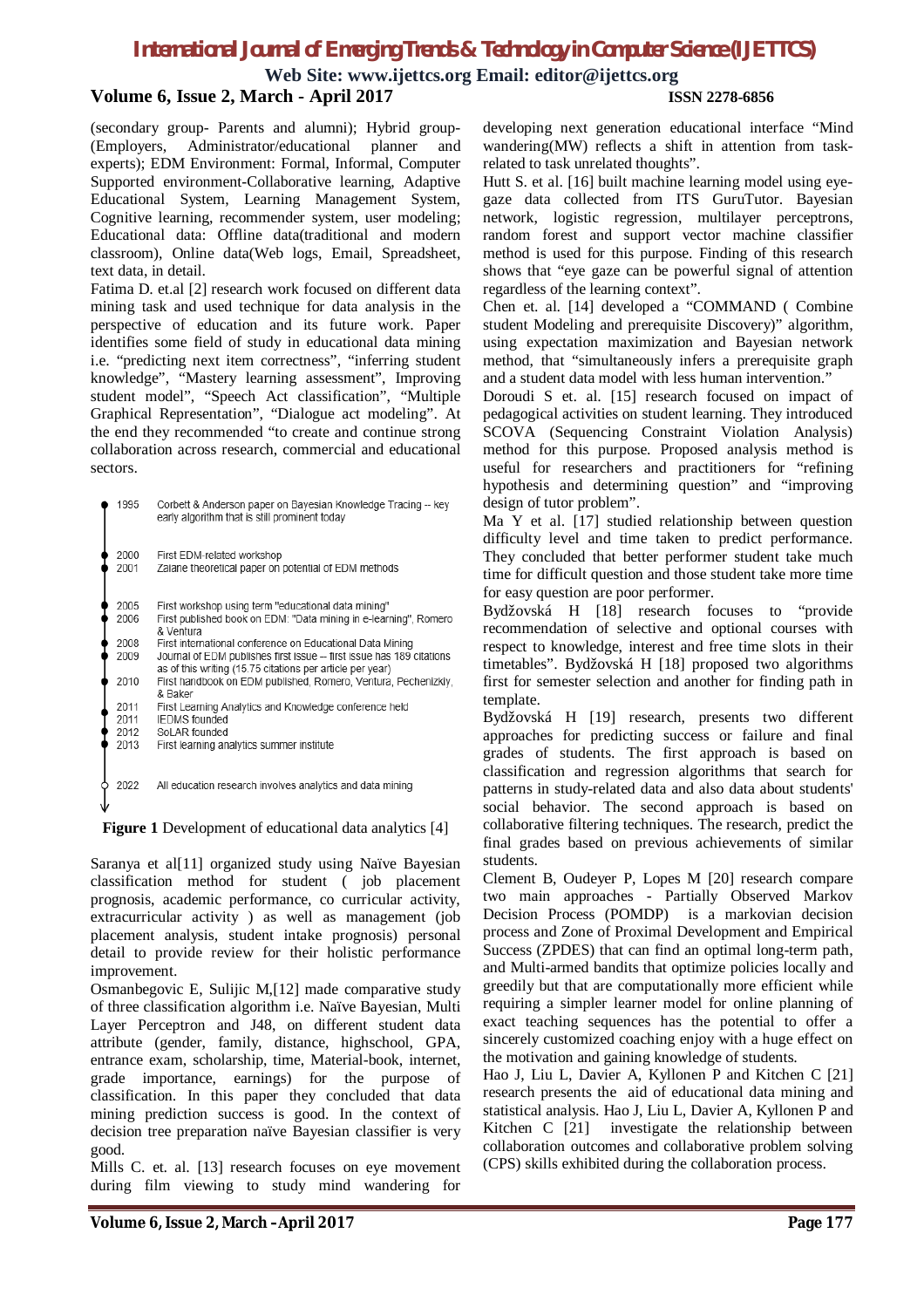**Web Site: www.ijettcs.org Email: editor@ijettcs.org**

### **Volume 6, Issue 2, March - April 2017 ISSN 2278-6856**

Mostafavi B, Barnes T [22] adding data-driven methods into the Deep Thought logic tutor for the purpose of creating a fully data-driven intelligent tutoring system. Mostafavi B, Barnes T [22] investigate how the addition of data-driven methods affects students' demonstrative knowledge of logic proof solving using their post-tutor examination scores. They determine which methods are most beneficial to students who demonstrate higher or lower knowledge of the subject matter.

Klingler S, Käser T, Solenthaler B, Gross M[23] used regression analysis and analyze the influence of different sampling parameters on the performance of the models and study their robustness under different model assumption violations. Original Bayesian Knowledge Tracing (BKT) model have been proposed, among them two novel models that unify BKT and Item Response Theory (IRT). Latent Factor Knowledge Tracing (LFKT) and Feature Aware Student knowledge Tracing (FAST) exhibit state of the art prediction accuracy. Klingler S, Käser T, Solenthaler B, Gross M [23] evaluate and compare properties of the models using synthetic data sets.

Paquette L, Rowe J, Baker R, Mott B, Lester J, DeFalco J, Brawner K, Sottilare R, Georgoulas V [24] describe work using the Generalized Intelligent Framework for Tutoring (GIFT) to build multi-channel affect detection models for a serious game on tactical combat casualty care. Comparing the creation and predictive performance of models developed for two different data modalities: 1) software logs of learner interactions with the serious game, and 2) posture data from a Microsoft Kinect sensor and find that interaction-based detectors outperform posture-based detectors for population.

Sabourin J, Kosturko L, FitzGerald C, McQuiggan S [25] present three primary areas of concern related to student privacy in practice: policy, corporate social responsibility, and public opinion, based on experience as academic researchers transitioning into industry.Sabourin J, Kosturko L, FitzGerald C, McQuiggan S [25] discussion will describe the key challenges faced within these categories, strategies for overcoming them, and ways in which the academic Educational Data Mining (EDM)community can support the adoption of innovative technologies in large-scale production.

Rollinson J, Brunskill E[26] compare the predictive similarity policy to the mastery threshold policy and see if using different student asinput to the predictive similarity policy yields quantitatively different policies.

González-Brenes J P, Huang Y[27] presented the Learner Effort-Outcomes Paradigm (Leopard), a new framework to evaluate adaptive tutoring. González-Brenes J P, Huang Y [27] introducesTheoretical Evaluation of Adaptive Learning Systems(Teal) and Whole Intelligent Tutoring System Evaluation (White), novel automatic metrics that apply Leopard and quantify the amount of effort required to achieve a learning outcome. Teal focuses on models of the Knowledge Tracing Family a very popular set of student models.Knowledge Tracing uses a Hidden Markov Model (HMM) per skill to model the student's knowledge as latent variables.

Olsen J K, Aleven V, Rummel N[28]adjust the Additive Factors Model (AFM), a standard logistic regression model for modeling individual learning, often used in conjunction with knowledge component models and tutor log data. The extended model predicts performance of students solving problems collaboratively with an ITS.

Luo L, Koprinska I, Liu W[29] presented discriminationaware classification for mining of educational data, with a case study in predicting student exam performance based on enrolment information and assessment marks during the semester, in the context of a computer programming course. Luo L, Koprinska I, Liu W [29] applied discrimination-aware method DAAR, which is based on association rules, and also DADT, a discrimination-aware decision tree method, and compared DAAR and DADT with their non-discrimination-aware alternatives.

Feild J [30] providing students with continuous and personalized feedback on their performance are an important part of encouraging self-regulated learning. As part of higher education platform, Feild Jbuilds a set of data visualizations to provide feedback to students on their assignment performance. These visualizations give students information about how they are doing compared to the rest of the class, and allow them to compare the time they spent on assignments across their courses. Included in the feedback are `nudges' which provide guidance on how students might improve theirperformance by adjusting when they start or submit assignments.

Bravo J, Romero S J, Luna M, Pamplona S [31] evaluated differences according to age in digital competence, usages, and attitude towards ICT. To fulfill this goal, hypothesis testing, correlation analysis, and data mining techniques were performed on the basis of a 72-item survey. Results showed no strong differences between extreme groups of age. Besides, some interesting correlations between variables and additional information through association rules were found.

Pelánek R [32] studied two flexible approaches to skill estimation: time decay functions and the Elo rating system. Results of experiments in several different settings show that these simple approaches provide good and consistent performance.

Chi M, Schwartz D L, Chin D B [33] research mined students' sequential behaviors from an instructional game for color mixing called Lightlet. Students playing the game have two broad strategies. They can either test candidate color combinations in an experiment room without risking an incorrect answer. Or they can choose colors from a faux shopping Catalog containing several different mixing charts. Chi M, Schwartz D L, Chin D B [33] identified the crucial choice pattern(s) in students' game play that would contribute to their learning or subsequent performance.

Käser T, Koedinger K R, Gross M [34] explores a wider set of modeling techniques and by using a data set with additional observations of longer term retention that provide a check on whether judged mastery is maintained in case of non-random factors drive. The data set at hand contains math learning data from children with and without developmental dyscalculia. Käser T, Koedinger K R, Gross M [34] test variations on logistic regression, including the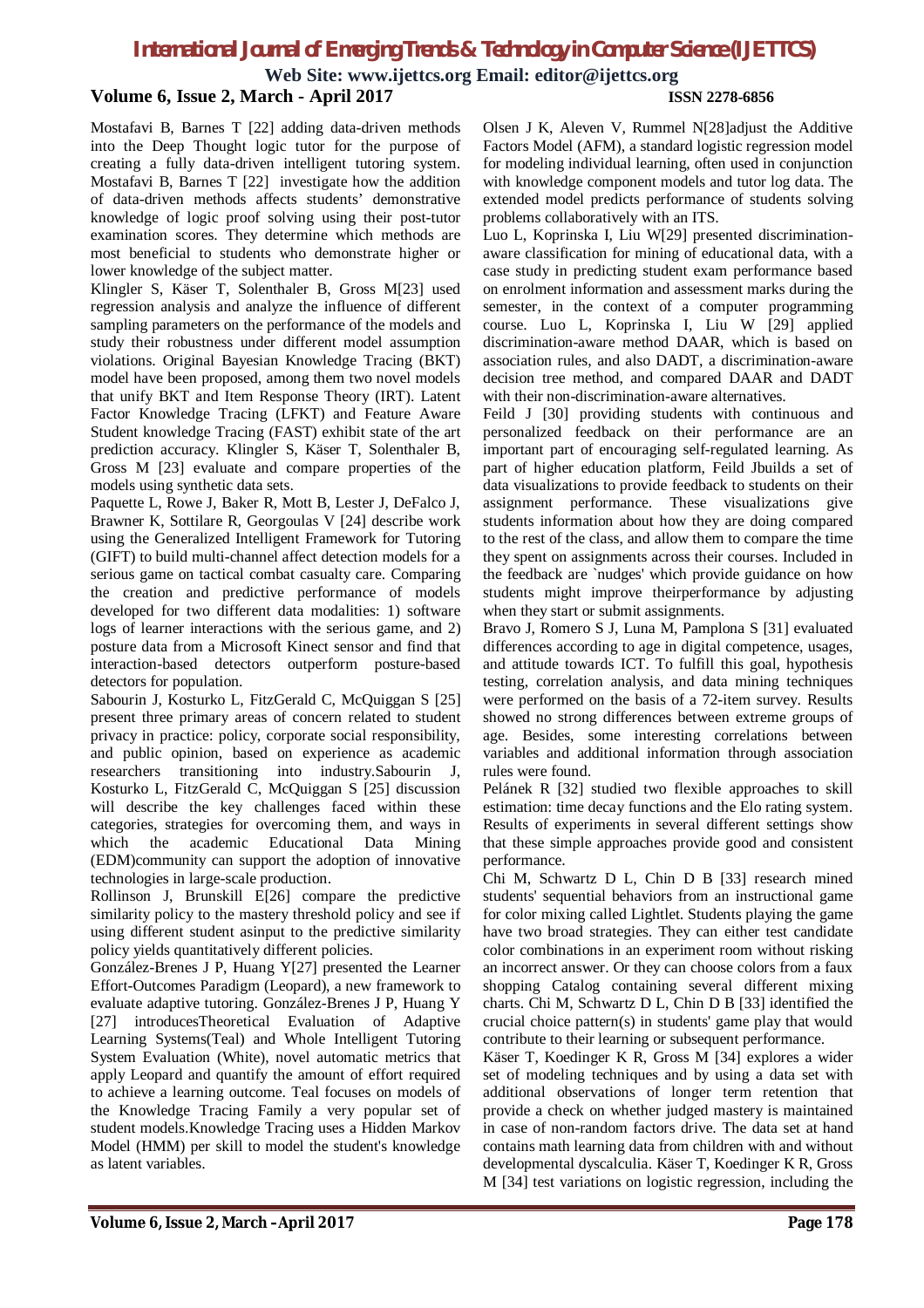**Web Site: www.ijettcs.org Email: editor@ijettcs.org**

### **Volume 6, Issue 2, March - April 2017 ISSN 2278-6856**

Additive Factors Model and others explicitly designed to adjust for mastery-based data, as well as Bayesian Knowledge Tracing.

Bazaldua D A L, Baker R S, Pedro M O Z S[35] examined metrics by distilling association rules from real educational data relevant to established research questions in the areas of affect and disengagement. Then ask three domain experts to rate the interestingness of the resultant rules and finally analyze the data to determine which metric(s) best agree with expert judgments of interestingness.

Khajah M M, Wing R M, Lindsey R V, Mozer M C[36] propesed a principled synthesis of the two approaches Latent-factor models and Knowledge-tracing models in a hierarchical Bayesian model that predicts student performance by integrating a theory of the temporal dynamics of learning with a theory of individual differences among students and problems. They find significant predictive value in considering the difficulty of specific problems, a source of information that has rarely been exploited.

Stefanescu D, Rus V, Graesser A C [37] paper describes a study which is part of a project whose goal is to detect students' prior knowledge levels with respect to a target domain based solely on characteristics of the natural language interaction between students and a state-of-the-art conversational Intelligent Tutoring System (ITS). They collected dialogues from two versions of the intelligent tutoring system DeepTutor: a micro-adaptive-only version and a fully-adaptive (micro and macro-adaptive) version.

Kokkodis M, Kannan A,Kenthapadi K[38] research focuses to rigorous formulation of the video assignment problem and presented an algorithm for assigning each video to the optimum subset of logical units. Kokkodis M, Kannan A,Kenthapadi K [38] experimental evaluation using a diverse collection of educational videos relevant to multiple chapters in a textbook demonstrates the efficacy of the proposed techniques for inferring the granularity at which a relevant video should be assigned.

Agnihotri L, Ott A [39]research created a firstyear at risk model using educational data mining and to apply that model at New York Institute of Technology (NYIT). Building the model creates new challenges: (1)the model must be welcomed by counseling staff and the outputs need to be user friendly, and (2)the model needs to work automatically from data collection to processing and prediction in order to eliminate the bottleneck of a human operator which can slow down the process. They chose to build four different initial models: Neural Networks, Naïve Bayes, Decision Tree, and Logistic Regression.

Srimani P K, Patil M M[40] developed a linear regression model for Edu-Mining using the statistical approach. The statistical results obtained help the management to predict the semester results and also helps in proper decision making processes in TES.

Jackson D, Chapman E [41assessed the typical performance levels of Australian business graduates against a comprehensive framework of 20 skills and 45 associated workplace behaviors. Ratings were examined within and across the two samples and variations analyzed by work area, business activity and business discipline.

Potgieter I, Coetzee M [42] determined the relationship between employees' employability attributes and their personality. The authors conducted a quantitative survey. It involved a non-probability sample of 304 early career adults enrolled for an Honor's degree in business management in an open distance learning higher education institution. They used correlational statistics and multiple regression analyses to analyze the data.

Thakar P, Mehta A, Manisha[43]compared various classification algorithms on two datasets of MCA (Masters in Computer Applications) students collected from various affiliated colleges of a reputed state university in India. One dataset includes only primary attributes, whereas other dataset is feeded with secondary psychometric attributes in it. The study analyzes and stresses the role of secondary psychometric attributes for better prediction accuracy and analysis of students' performance. Timely prediction and analysis of students' performance can help Management, Teachers and Students to work on their gray areas for better results and employment opportunities.

Arora R K, Badal D[44] research focuses to identify those set of students that are likely to face difficulty in getting the placements. The analysis using decision tree is being done with the help of WEKA tool.

Arora R K, Badal D [45] described a system that analyze the performance of students using association analysis algorithm.. Arora R K, Badal D [45] research assist the academic planners in identification of students that need more attention such that the extra efforts can be employed on these set of students to improve the results.

Srimani P K, Patil M M [46] mainly discusses on the application of data mining algorithms and techniques on academic data to potentially increase some of the aspects of education system by developing a method called Edumining which is a novel approach.

Srimani P K, Patil M M [47] compares the data mining (DM) and Massive Data Mining(MDM) techniques. In the case of MDM, Massive (M) Online (O) Analysis (A) framework is used to generate the data streams and Naive Bayes classifier is used for the analysis purpose.

Pumpuang P, Srivihok A, Praneetpolgrang P[48] research proposes the classifier algorithm for building Course Registration Planning Model (CRPM) from historical dataset. The algorithm is selected by comparing performances of four classifiers include Bayesian Network, C4.5, Decision Forest and NBTree.

Dimokas D, Mittas N, Nanopoulos A, Angelis L [49] presents the design and development of the proposed data warehouse solution, which facilitates better and more thorough analysis of department's data. The proposed system constitutes an integrated platform for a thorough analysis of department's past data. Analysis of data could be achieved with OLAP operations. Also proposes a thorough statistical analysis with an array of data mining techniques that are appropriate for the examined tasks.

Cha S [50] describes distance or similarity measures are essential to solve many pattern recognition problems such as classification, clustering, and retrieval problems. Various distance/similarity measures that are applicable to compare two probability density functions, pdf in short, are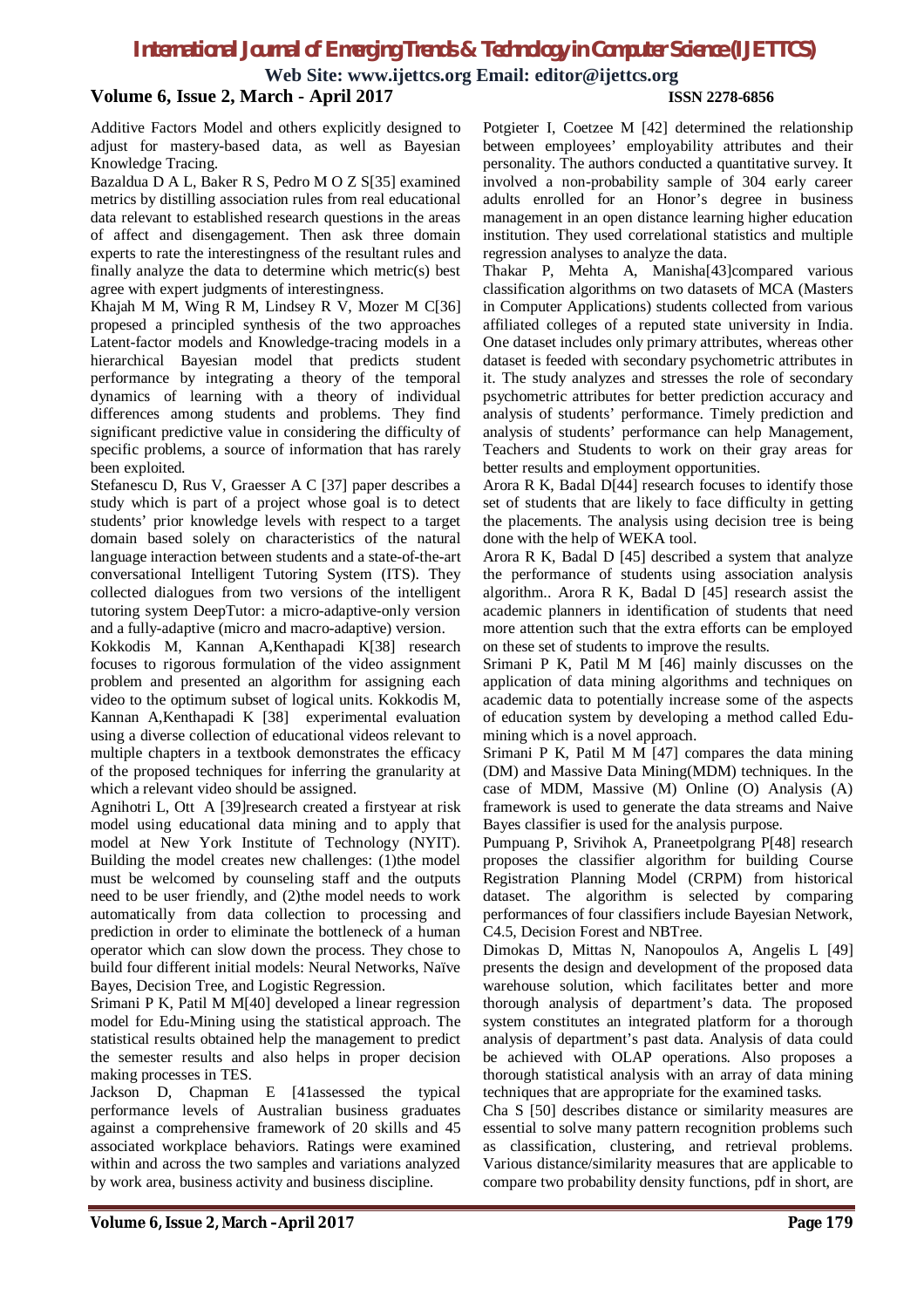**Web Site: www.ijettcs.org Email: editor@ijettcs.org**

#### **Volume 6, Issue 2, March - April 2017 ISSN 2278-6856**

reviewed and categorized in both syntactic and semantic relationships. A correlation coefficient and a hierarchical clustering technique are adopted to reveal similarities among numerous distance/similarity measures.

Tsien T B K &Tsui M [51] presents a student centered, collaborative and participative practice teaching model for social work. The model is learning and teaching method undertaken 'with' rather than 'for' students, and its process and outcomes are owned by the team. The relationship between students and teachers develops during a mutual learning process and there is less power disparity between the two parties.

### **4. WHY EDM**

In an education process three groups play a vital role i.e. Academician, Administration and learner. Every groups wish a unlax learning environment with enhance learning skill. Today education sector become industry beside charity work. Still its objective is not to make profit openly. But its working and behavior is almost channelized in private player's educational institution as other industry viz. manufacturing, service sector etc. These sectors got immense growth after applying various data study.

Educational data mining with artificial intelligence, statistics, database management data analytics provide intrinsic knowledge of teaching and learning process so an effective education become true.

Academician utilize EDM in direct participation domain, Administrators utilize EDM for measuring the effort and success of resources provided by the institution for improved learning skill. Last but not least learners also get benefit by knowing their weak and strong point. Knowing oneself is key way to success. Various saying in different language and region of world classify knows and knows not[1] as depicted in following chart:

| Who              | <b>Knows</b> not          | <b>Knows</b> |
|------------------|---------------------------|--------------|
| He               |                           |              |
| <b>Knows Not</b> | Fool/Shun or<br>avoid him | Asleep/Awake |
| <b>Knows</b>     | Student/Teach             | Wise/Follow  |
|                  | him                       | him          |

**Table 1**: Classification of knows and knows not [1]

EDM tries to bring knows-knows stage so that component of learning process i.e. academician, administrator and learner act like wise. Thus overall learning will improve and effective.

# **5. EDM METHODS**

- Prediction: Prediction is the method to find new value from known value. In EDM prediction is used to predict the student performance, building future learning model, role of Meta cognition on learning, predicting motivational factor for learner.
- Classification: Sometimes prediction and classification seems similar but Han & Kamber [9] mentioned that predicting class labels known as classification and predicting values is known as

prediction. Classification is used to label class name. Each class represents a specific characteristic. Classification is used for performance analysis and prediction of class. Kaur P, Singh M & Josan G S[10] studied "152 student to predict and analyze student performance also find slow learner among them".

- Regression: A regression evaluation generates an equation to explain the statistical dating among one or more predictors and the reaction variable and watching for new observations.
- Latent Knowledge Estimation: Latent Knowledge Estimation, a student's information of particular skills and concepts is assessed via the usage of their kinds of correctness on those talents.
- Structure Discovery-characterizes the content to be learned and optimal instructional sequences.
- Clustering: Clustering is process for finding clusters of data objects that are similar in some sense to one another.
- Factor Analysis: a process in which the values of observed data are expressed as functions of a number of possible causes in order to find which are the most important.
- Student Characterization- purpose summarization of features in a target group/class
- Relationship mining: Is it possible to pick out and define mechanism to generate beneficial causal interrelationships across information collections.
- Outlier analysis:-Data objects, that square measure grossly completely different from remaining set of information, square measure referred to as outliers. The outliers are also of explicit interest, like within the case of fraud detection, wherever outliers could indicate deceitful activity. Thus, outlier detection and analysis is a noteworthy data processing task, stated as outlier analysis.
- Association Rule Mining: Association rules area unit created by analyzing information for frequent patterns and mistreatment the standards support and confidence to spot the foremost necessary relationships.
- Pattern Mining: pattern mining could be a data processing technique involved with finding statistically relevant patterns between information.
- Correlation Mining: Indicates the strength and direction of a linear relationship between random variables.
- Causal Data Mining: Casual data processing, makes an attempt to search out whether or not one event was the explanation for another event, either by analyzing the variance of two events
- Discovery with Models: A model of a development is developed via prediction, bunch or data engineering. This model is then used as a element in another analysis, like relationship mining or prediction
- Student modeling: A model provides elaborate info a few student's characteristics or states, like information motivation and perspective.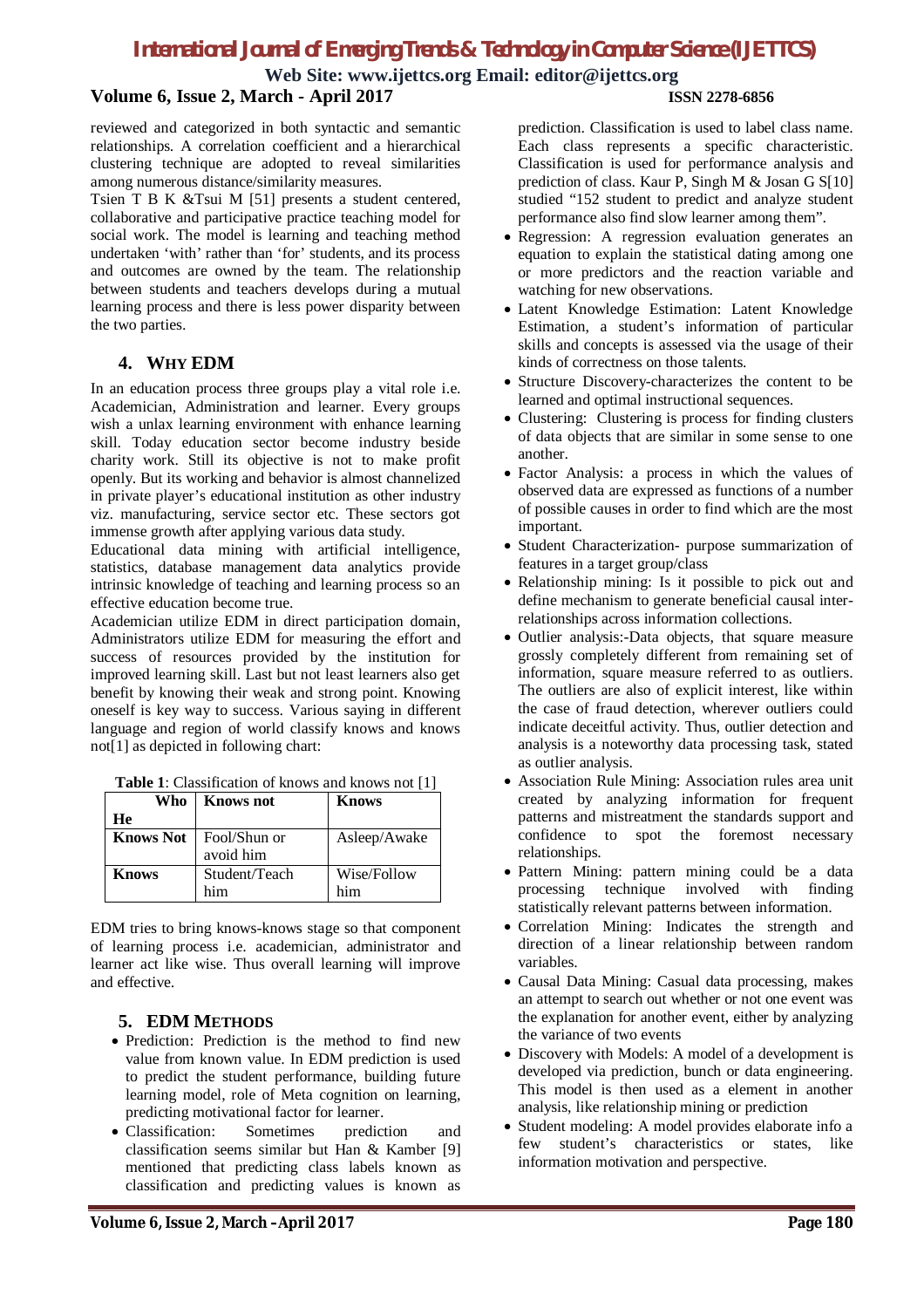**Web Site: www.ijettcs.org Email: editor@ijettcs.org**

## **Volume 6, Issue 2, March - April 2017 ISSN 2278-6856**

- Effect of pedagogical support/educational support: Pedagogical coaching had a bearing on scales measure abstract change/student-focused approach and self-efficacy beliefs.
- User modeling : The important goal of consumer modeling is customization and edition of structures to the person's precise needs
- User knowledge modeling: Knowledge modeling is a process of creating a computer interpretable model of knowledge.
- User behavior modeling: Presence is a service that allows a user to be informed about the reachability, availability, and willingness of communication of another user.
- User profiling-performance identification, Tutoring system log: User identification could be a type of dynamic user behavior analysis.
- Domain modeling: a domain model may be a abstract model of the domain that includes each behavior and information
- Trend analysis: Trend analysis is that the rampant apply of aggregation data and making an attempt to identify a pattern, or trend, within the data
- Deviation analysis- purpose is to search out the explanation of the deviations from the anticipated price.

#### **6. CHALLENGES OF EDM**

In this decade study of educational data mining is taking pace. Worldwide researchers are focusing on this area to handle the data and mine the new knowledge hidden inside these data but they fail or unable to get fruitful result from this data. Following are the limitation while studying the data:

- Lack of data warehouse to store the data and apply data mining technique to cover larger geographical region and large number of respondents.
- Lack of interoperability between heterogeneous data source.
- Change of Respondent (Student/Teacher/Course Content)
- Uncertainty of respondent behavior in different region
- Researcher's expertise also big issues because EDM researchers often belongs to computer science field whereas developing and understanding behavior and interpreting students need is educationist subject. Thus researcher must have good knowledge of data analysis and educationist approach.
- Scarcity of gadgets specific for educational data collection

### **7. CONCLUSION**

This paper discusses the development of educational data mining and its recent trends. In this decade researcher around the world are focusing on data mining technique to help education field. But still few challenges are in front of

educational data mining. Addressing these challenges will lead successful implementation of educational data mining.

#### **References**

- [1] http://www.xenodochy.org/ex/quotes/knowsnot.html
- [2] Fatima D., Fatima S. Prasad V K, " A Survey on Research work in Educational Data Mining", IOSR Journal of Computer Engineering (IOSR-JCE) Vol 17 Ver II (Mar-Apr 2015) PP 43-49 e-ISSN: 2278- 0661, p-ISSN 2278-8727
- [3] Huebner Richard A., "A survey of educational data mining'
- [4] Baker R.S.J.d, Inventado P.S, "Educational Data Mining and Learning Analytics", In J.A. Larusson, B White (Eds.) Learning Analytics: From Research to Practice. Berlin, Germany: Springer.
- [5] Jinal Rajani and Borah Malaya Dutta, "A Survey on Educational Data Mining Research Trends", International Journal of Database Management System (IJDMS), Vol. 5 NO.3 June 2013.
- [6] Prabha S Lakshmi and Shanavas A.R Mohammad, "Educational Data Mining Applications", Operation Research and Applications: An International Journal (ORAJ) Vol. 1, No. 1 August 2014
- [7] Kay J., "Enabling people to harness and control EDM for lifelong, life-Wide learning", Proceedings of the 9<sup>th</sup> International conference on educational data mining.
- [8] Romero, C. & Ventura, S.(2010),Educational data mining: A review of the state of the art, IEEE Transactions on systems man and Cybernetics Part C. Applications and review, 40(6),601-618.
- [9] Han and Kamber
- [10] Kaur P, Singh M & Josan G S, "Classification and prediction based data mining algorithms to predict slow learners in education sector", 3<sup>rd</sup> International conference on Recent trends in computing 2015, 500- 508
- [11] Saranya S., Ayappan R. and Kumar N, "Student progress analysis and educational institutional growth prognosis using data mining", International Journal of Engineering Science and Research Technology, Vol 3(4) April 2014, pg no. 1982-87, ISSN 2277- 9655
- [12] Osmanbegovic E, Sulijic M, "Data Mining Approach for Predicting Student Performance", Economic Review- Journal of Economics and Business, Vol. X Issue 1, May 2012.
- [13] Mills C. Bixler R, Wang X and Sidney K D'mello, " Automatic Gaze based Detection of Min Wandering during Narrative film comprehension" Proceedings of 9<sup>th</sup> International conference on Educational Data Mining 2016 pg 30-37.
- [14] Chen Y, Gonzalez-Brenes J P and Tian J, "Joint Discovery of Skill Prerequisite Graph and Student Model", Proceedings of  $9<sup>th</sup>$  International conference on Educational Data Mining 2016 pg 46-53.
- [15] Doroudi S, Holstein K, Aleven V and Brunskill E, " Sequence Matters, But How Exactly? A method for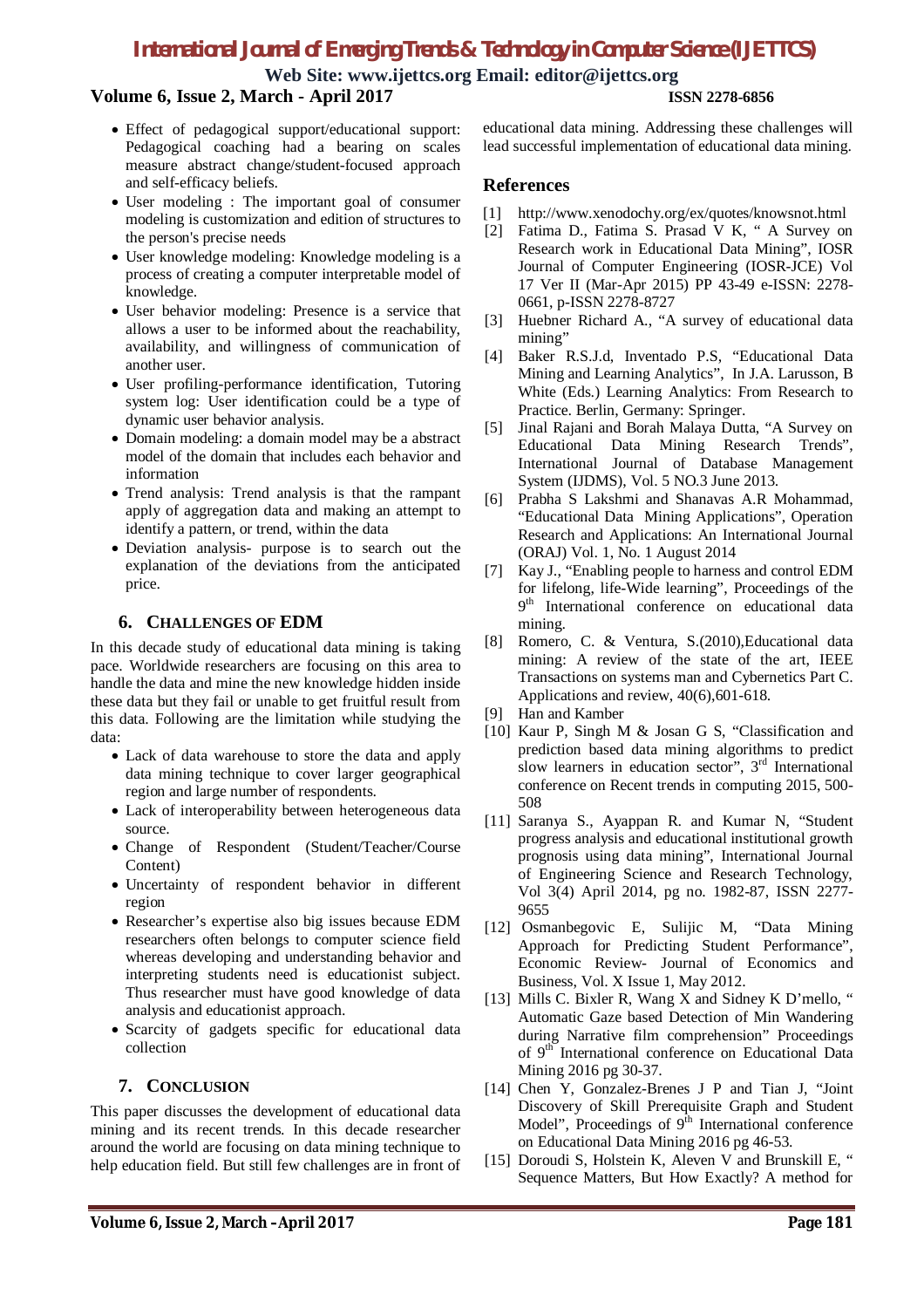**Web Site: www.ijettcs.org Email: editor@ijettcs.org**

#### **Volume 6, Issue 2, March - April 2017 ISSN 2278-6856**

Evaluating Activity Sequences from Data, Proceedings of  $9<sup>th</sup>$  International conference on Educational Data Mining 2016 pg 70-77.

- [16] Hutt S, Mills C, White S, Donnelly P J & D'Mello S K, " The Eyes Have It: Gaze-based Detection of Mind Wandering during Learning with an Intelligent tutoring System", Proceedings of 9<sup>th</sup> International conference on Educational Data Mining 2016 pg 86- 93.
- [17] Ma Y, Agnihotri L, Baker R and Mojard S, Effect of student ability and question difficulty on duration", Proceedings of  $9<sup>th</sup>$  International conference on Educational Data Mining 2016 pg 86-93.
- [18] Bydžovská H, "Course Enrollment Recommender System", Proceedings of  $9<sup>th</sup>$  International conference on Educational Data Mining 2016 pg 312-17.
- [19] Bydžovská H, "A Comparative Analysis of Techniques for Predicting Student Performance", Proceedings of 9<sup>th</sup> International conference on Educational Data Mining 2016 pg 306-12.
- [20] Clement B, Oudeyer P, Lopes M, "A Comparison of Automatic Teaching Strategies for Heterogeneous Student Populations", Proceedings of  $9<sup>th</sup>$  International conference on Educational Data Mining 2016 pg 330-35.
- [21] Hao J, Liu L, Davier A, Kyllonen P and Kitchen C, "Collaborative Problem Solving Skills versus Collaboration Outcomes: Findings from Statistical Analysis and Data Mining", Proceedings of 9<sup>th</sup> International conference on Educational Data Mining 2016 pg 382-87.
- [22] Mostafavi B, Barnes T, "Exploring the Impact of Data-driven Tutoring Methods on Students' Demonstrative Knowledge in Logic Problem Solving", Proceedings of  $9<sup>th</sup>$  International conference on Educational Data Mining 2016 pg 460-65.
- [23] Klingler S, Käser T, Solenthaler B, Gross M, "On the Performance Characteristics of Latent-Factor and Knowledge Tracing Models", Proceedings of  $8<sup>th</sup>$ International conference on Educational Data Mining 2015 pg 37-44.
- [24] Paquette L, Rowe J, Baker R, Mott B, Lester J, DeFalco J, Brawner K, Sottilare R, Georgoulas V, "Sensor-Free or Sensor-Full: A Comparison of Data Modalities in Multi-Channel Affect Detection", Proceedings of 8<sup>th</sup> International conference on Educational Data Mining 2015 pg 93-100.
- [25] Sabourin J, Kosturko L, FitzGerald C, McQuiggan S, "Student Privacy and Educational Data Mining: Perspectives from Industry", Proceedings of  $8^{\text{th}}$ International conference on Educational Data Mining 2015 pg 164-70.
- [26] Rollinson J, Brunskill E, "From Predictive Models to<br>Instructional Policies". Proceedings of  $\mathbf{x}^{\text{th}}$ Instructional Policies", Proceedings of International conference on Educational Data Mining 2015 pg 179-86.
- [27] González-Brenes J P, Huang Y , "Your model is predictive— but is it useful? Theoretical and Empirical Considerations of a New Paradigm for Adaptive Tutoring Evaluation", Proceedings of  $8<sup>th</sup>$

International conference on Educational Data Mining 2015 pg 187-94.

- [28] Olsen J K, Aleven V, Rummel N, "Predicting Student Performance In a Collaborative Learning Environment"", Proceedings of  $8<sup>th</sup>$  International conference on Educational Data Mining 2015 pg 211-17.
- [29] Luo L, Koprinska I, Liu W,"Discrimination-Aware Classifiers for Student Performance Prediction", Proceedings of 8<sup>th</sup> International conference on Educational Data Mining 2015 pg 383-87.
- [30] Feild J, "Improving Student Performance Using Nudge Analytics", Proceedings of 8<sup>th</sup> International conference on Educational Data Mining 2015 pg 464-67.
- [31] Bravo J, Romero S J, Luna M, Pamplona S, "Exploring the influence of ICT in online students through data mining tools", Proceedings of  $8<sup>th</sup>$ International conference on Educational Data Mining 2015 pg 540-543.
- [32] Pelánek R, "Application of Time Decay Functions and the Elo System in Student Modeling", Proceedings of the 7th International Conference on Educational Data Mining (EDM 2014) pg 21-27
- [33] Chi M, Schwartz D L, Chin D B, Choice-based Assessment: Can Choices Made in Digital Games Predict 6th-Grade Students' Math Test Scores?" Proceedings of the 7th International Conference on Educational Data Mining (EDM 2014) pg 36-43
- [34] Käser T, Koedinger K R, Gross M,"Different parameters - same prediction: An analysis of learning curves", Proceedings of the 7th International Conference on Educational Data Mining (EDM 2014) pg 52-59
- [35] Bazaldua D A L, Baker R S, Pedro M O Z S, "Comparing Expert and Metric-Based Assessments of Association Rule Interestingness", Proceedings of the 7th International Conference on Educational Data Mining (EDM 2014) pg 44-51.
- [36] Khajah M M, Wing R M, Lindsey R V, Mozer M C, "Integrating Latent-Factor and Knowledge-Tracing Models to Predict Individual Differences in Learning", Proceedings of the 7th International Conference on Educational Data Mining (EDM 2014) pg 99-106.
- [37] Stefanescu D, Rus V, Graesser A C, "Towards Assessing Students' Prior Knowledge From Tutorial Dialogues", Proceedings of the 7th International Conference on Educational Data Mining (EDM 2014)pg 197-200.
- [38] Kokkodis M, Kannan A,Kenthapadi K, "Assigning Educational Videos at Appropriate Locations in Textbooks", Proceedings of the 7th International Conference on Educational Data Mining (EDM 2014) pg 201-04.
- [39] Agnihotri L, Ott A,"Building a Student At-Risk Model: An End-to-End Perspective", Proceedings of the 7th International Conference on Educational Data Mining (EDM 2014) pg 209-12.